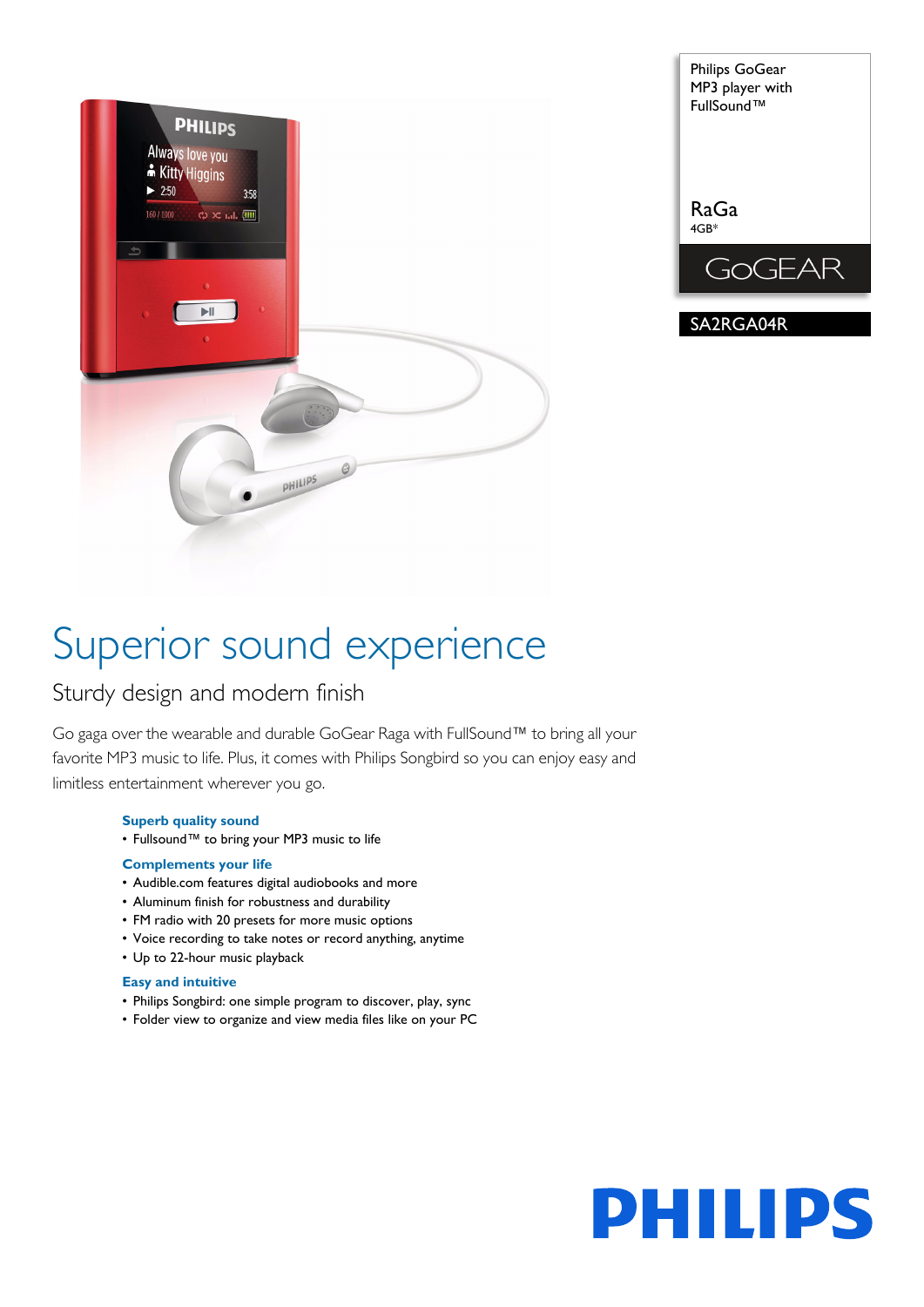## **Highlights**

## **FullSound™**



Philips' innovative FullSound technology faithfully restores sonic details to compressed MP3 music, dramatically enriching and enhancing it, so you can experience CD music without any distortion. Based on an audio post-processing algorithm, FullSound combines Philips' renowned expertise in music reproduction with the power of the latest generation Digital Signal Processor (DSP). The result is fuller bass with more depth and impact, boosted voice and instrument clarity, and rich detail. Rediscover your compressed MP3 music in true-to-life sound that will touch your soul and move your feet.

## **Philips Songbird**



One simple, easy-to-use program that comes with your GoGear player, Philips Songbird lets you discover and play all your media, and sync it seamlessly with your Philips GoGear. Its intuitive and powerful music management features let you discover new artists and music styles directly in the program through music and media stores, services and websites. Play your own library and media from the internet and seamlessly sync all of it from your PC to your Philips GoGear.

#### **Audible**



Audible.com is your destination for the widest selection of digital audiobooks, magazines, radio shows, stand-up comedy, and more available for download. Enjoy books in the car, at the gym, or around the house. Authors and icons read their own works, and famous actors narrate your favorite titles. At Audible.com you can browse and sample over 75,000 selections, including the latest best sellers and timeless classics.

## **Aluminum finish**



Aluminum finish for robustness and durability

#### **Folder view**



Folder view is an optional directory view of the GoGear player that lets you view all the files on your player as if it were a computer. Once you select Folder view, opening any supported

file (i.e. music, pictures or videos) is as easy as selecting the file and hitting Play.

## **Voice recording**



Voice recording converts your GoGear player into a handy dictation machine. Besides playing music or listening to radio, you can also record notes or reminders for work or school, record shopping lists and phone numbers – even song lyrics. By pressing the recording button and speaking into the built-in microphone, voice messages are compressed and stored in the built-in internal memory. Voice recording gives you a highly portable voice recorder allowing you to record anything, anytime and anywhere!

## **FM radio with 20 presets**



Digital FM radio offers you additional music options to your music collection on your GoGear. Simply tune into the station that you want to preset, press and hold the preset button to memorize the frequency. You can preset up to 20 radio stations and enjoy your favorite programs whenever you go.

#### **Up to 22-hour music playback**

This player's long-lasting power comes in the form of 22 hours of continuous music playback on just one single charge.